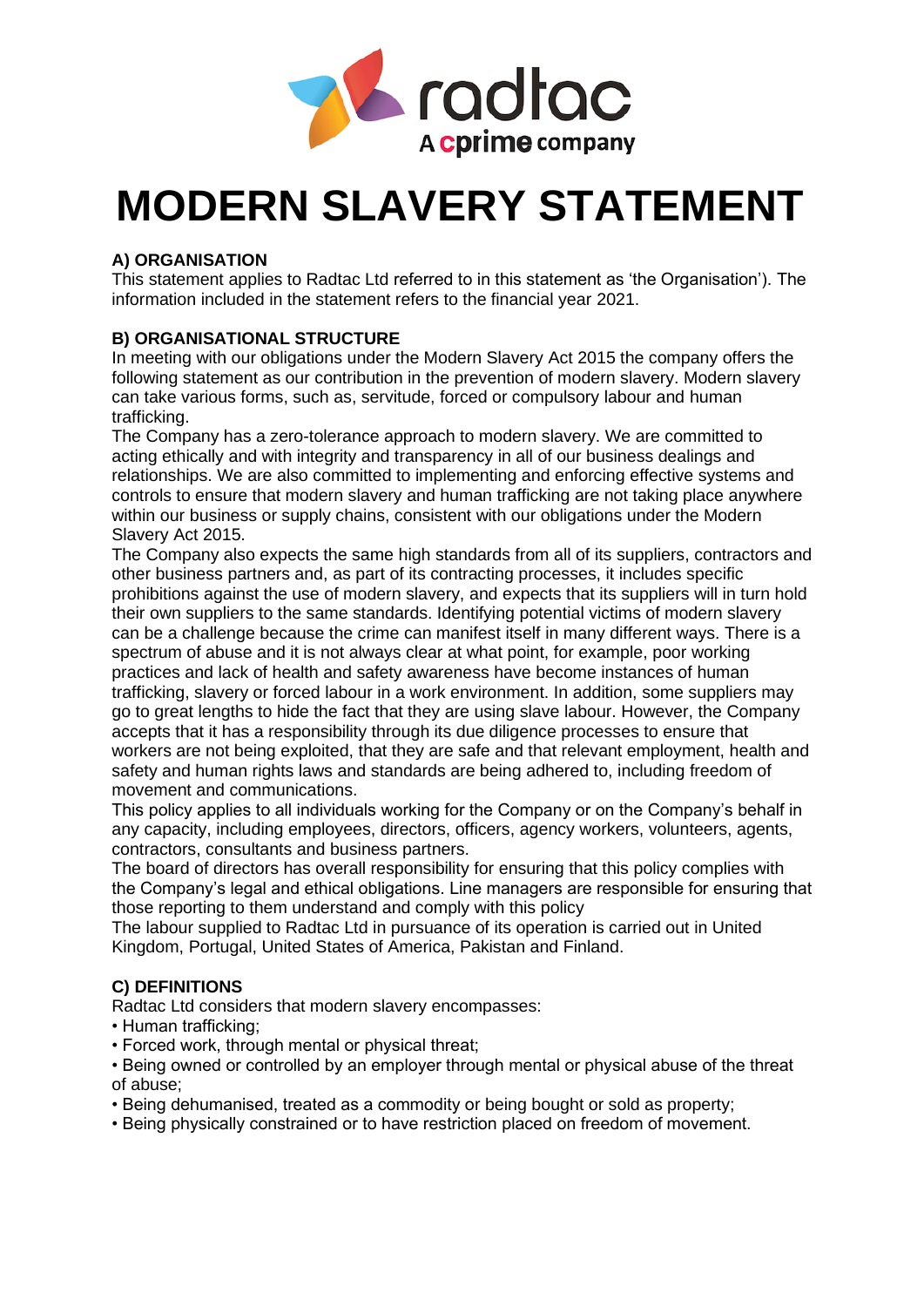# **D) COMMITMENT**

Radtac Ltd acknowledges its responsibilities in relation to tackling modern slavery and commits to complying with the provisions in the Modern Slavery Act 2015. Radtac Ltd understands that this requires an ongoing review of both its internal practices in relation to its labour force and, additionally, its supply chains.

Radtac Ltd does not enter into business with any other organisation, in the United Kingdom or abroad, which knowingly supports or is found to involve itself in slavery, servitude and forced or compulsory labour.

No labour provided to Radtac Ltd in the pursuance of the provision of its own services is obtained by means of slavery or human trafficking. Radtac Ltd strictly adheres to the minimum standards required in relation to its responsibilities under relevant employment legislation in United Kingdom, Portugal, United States of America, Pakistan and Finland.

### **E) SUPPLY CHAINS**

Radtac currently assesses our overall risk profile in relation to Radtac suppliers by referencing several factors, including the geographic location of the Radtac supplier and the industry in which they operate.

The top categories of Radtac's procurement spend comprise of: • Contractors (including the use of contingent labour and other service providers). • Travel costs and services (particularly with airlines, hotels and other travel service providers). • Training Equipment and Facilities • Digital Services relating to Online Marketing.

#### **F) POTENTIAL EXPOSURE**

In general, Radtac Ltd considers its exposure to slavery/human trafficking to be relatively limited. The clients we work for are large blue-chip organisations who have Modern Slavery policies and mitigation in place.

Our employees and contracted associates are all paid above the minimum wage and go through a process of professional checks i.e. Right to work in the location of business and in the case of our contractors, that they are associated with a private Ltd Company and have relevant professional indemnities and accreditations.

# **G) STEPS**

Radtac Ltd carries out due diligence processes in relation to ensuring slavery and/or human trafficking does not take place in its organisation or supply chains, including conducting a review of the controls of its suppliers.

Radtac Ltd has not, to its knowledge, conducted any business with another organisation which has been found to have involved itself with modern slavery.

In accordance with section 54(4) of the Modern Slavery Act 2015, Radtac Ltd has taken the following steps to ensure that modern slavery is not taking place:

• *reviewing your supplier contracts to include termination powers in the event that the supplier is, or is suspected, to be involved in modern slavery;* 

• *measures in place to identify and assess the potential risks in its supply chains through our contracts and MSAs* 

• *any actions taken to embed a zero-tolerance policy towards modern slavery;* 

# **H) KEY PERFORMANCE INDICATORS**

Radtac Ltd set the following key performance indicators to measure its effectiveness in ensuring modern slavery is not taking place in Radtac Ltd or its supply chains.

• *Agenda item in Leadership Team meeting gaining feedback on internal employees and external clients, methods and policies* 

# **I) TRAINING**

Radtac Ltd provides training to staff to effectively implement its stance on modern slavery as part of induction and Handbook Literature